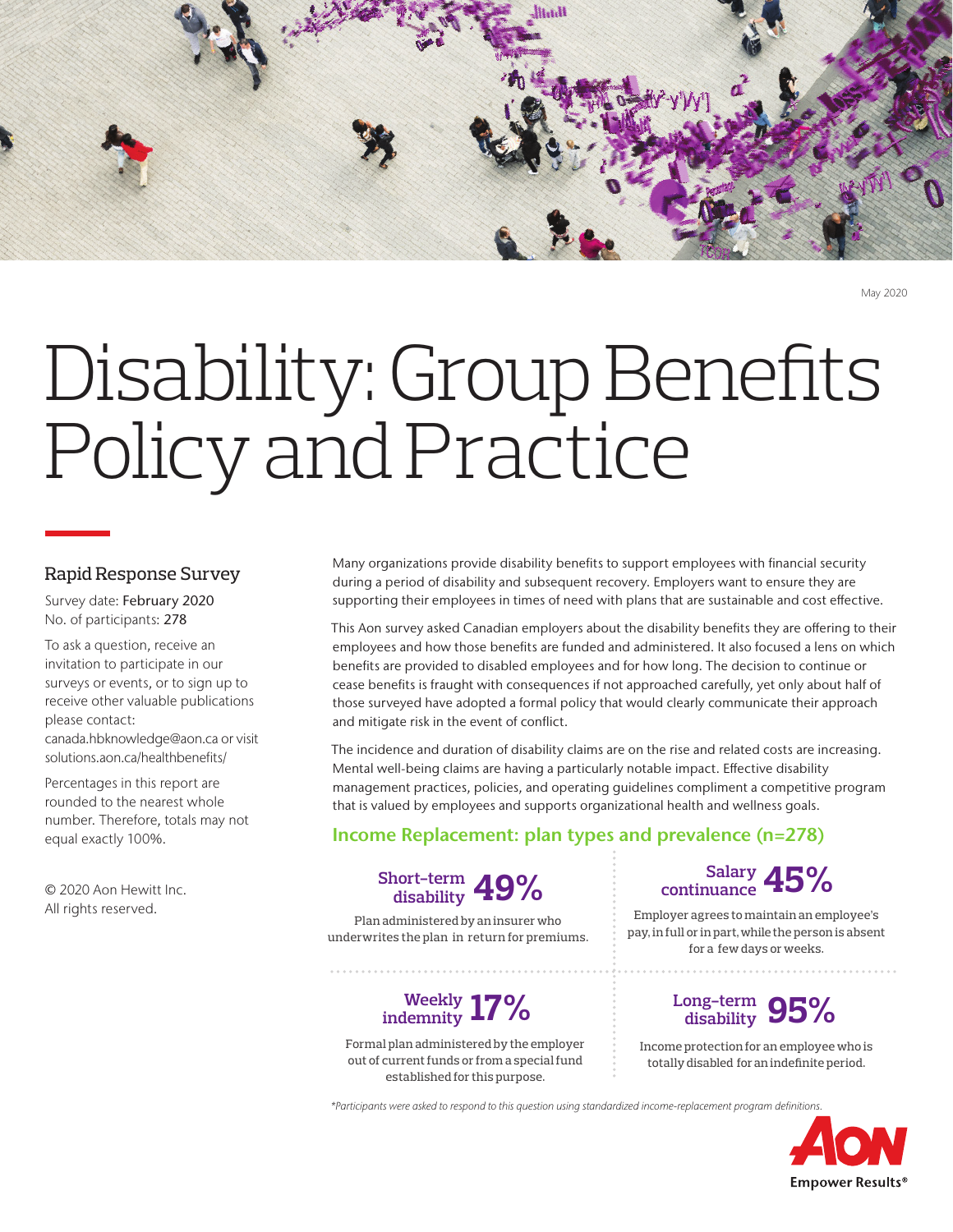# Employee Group Differentiation

| <b>Strategy</b>                                             | <b>Short-term</b><br>$(n=219)$ | Long-term<br>$(n=272)$ |
|-------------------------------------------------------------|--------------------------------|------------------------|
| Employer provides benefit that<br>differs by employee group | 54%                            | 49%                    |
| Employer provides same benefit<br>to all employees          | 46%                            | 51%                    |

The reasons for applying one strategy versus the other are tied to factors such as workforce composition, hours worked, collective agreements, or other factors that help to differentiate programs in the market and promote perceived value

## Short-term Income Replacement

#### How are short-term benefits administered?

Among 129 employers who provide income replacement under a short-term plan, 60% pay the benefit indirectly through a 3rd party, and a third of those (67%) sponsor fully insured plans. The remaining 40% issue the benefit through regular payroll, though just under half of that subset (45%) have claims adjudicated by a 3rd party.

### Are organizations considering Employment Insurance Premium Reduction opportunities?

An employer with a registered private disability plan providing benefits equal to or greater than Employment Insurance (EI) sickness benefits may be entitled to an EI premium rate reduction. Seventyeight per cent of the 221 organizations responding to this question are taking advantage of this opportunity; nearly a quarter are not. An employer sponsored short-term income plan can be cost effective, especially when it triggers budget offsets in other areas. The follow-on benefits of employee engagement, workforce health, and recruitment clout make short-term income replacement worthy of a second look.

## Health and dental cost-sharing during periods of disability (n=276)

| Contributions are required, and disabled<br>members contribute at the same dollar<br>amount as active employees      | 45% |
|----------------------------------------------------------------------------------------------------------------------|-----|
| Contributions are required for active<br>employees, but are waived for members<br>on disability                      | 22% |
| Contributions are required, and disabled<br>members contribute at a different dollar<br>amount than active employees | 5%  |
| Cost sharing is not required for<br>either active employees and disabled<br>employees                                | 28% |

employees

*\*applies to both short- and long-term plans*

## Long-term Income Replacement

#### Plan funding arrangements (n=262)

| Fully insured                      | 84% |
|------------------------------------|-----|
| Administrative Services Only (ASO) | 8%  |
| Refund Accounted                   | 6%  |
| Other                              | 1%  |



### Older workers (n=276)

Many workers choose to remain in the workforce past traditional retirement age. Providing long-term income replacement for these workers may be cost-prohibitive for many employers. Among the 13% who do extend the benefit, only about a quarter continue the benefit indefinitely to retirement, with most setting cutoffs that do not extend past age 70.



### High income earners (n=270)

There can be a significant gap between a maximum long-term replacement benefit and the typical earnings of high-income employees. Few of those surveyed currently offer benefits to bridge this gap (9%). Among those who do, the benefit is typically restricted to key executives or those earning above an established salary threshold.